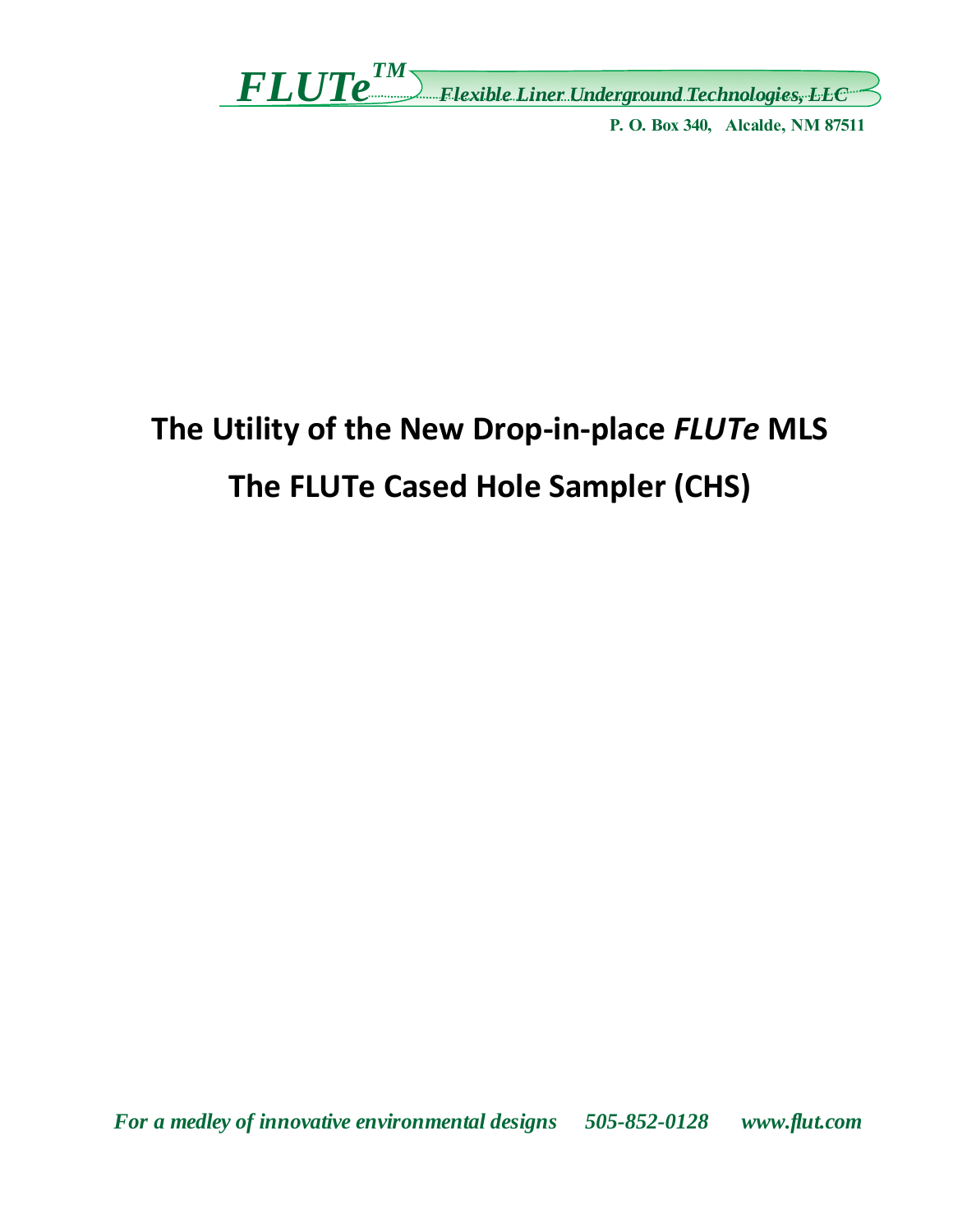## **The Utility of the New Drop‐in‐place FLUTe MLS Called a FLUTe Cased Hole Sampler (CHS)**

## **The device**

Requests for typical FLUTe multi‐level sampling systems (MLS) for use in very slender casing (2‐3" diameter) are infrequent because everting a 2" liner with tubing into such a slender hole is difficult. However, a new construction and installation method makes that application not only possible, but quite inexpensive.

Called the FLUTe Cased Hole Sampler, CHS, this newly available FLUTe system is constructed in a different manner and is lowered, instead of being everted, into the borehole or casing. This description is to put the use of this method into context with the other options for multi‐level sampling and to describe the significant advantages of the CHS.

## **Background**

Cluster wells are expensive in that several boreholes must be drilled. Nested wells are relatively inexpensive but the backfill seal is uncertain and more than two wells per borehole are to be avoided. Multi‐level sampling intervals in a single hole with 3 or more ports is especially efficient.

Several multi‐level systems, MLS, exist for shallow boreholes and shallow water tables such as the CMT system and the Shallow Water FLUTe. The CMT hardware is inexpensive, but it requires construction in the field and then requires backfill with sand packs and sealing materials and is a permanent installation. CMT systems can be installed through driven casing in sediments (e.g. sonic casing) and backfilled as the casing is withdrawn.

Another option is that standard casing can be installed in the same manner with multiple screens at desired sampling intervals. The standard casing installation can be easily developed which is not practical in the small channels and ports of the CMT system. The open multi-screened well can be sampled with straddle packers, but the open casing then allows cross connecting flow and is not recommended.

The multi-screened standard casing can be very effectively developed with surge blocks and the same piping of the surge block can be used to remove the sediment developed using air lift pumping.

The Shallow Water FLUTe, SWF, system can be installed by eversion in an open stable borehole without the expense, or uncertain seal, of a backfilling operation. The SWF draws the sample directly from the formation and can be purged and sampled simultaneously for optimum sample isolation and in minimum time. The borehole should be well developed before installing a SWF.

FLUTe has developed a new sealing liner MLS that is quickly and easily lowered into a 2" casing with multiple screens or even a single long screen. The FLUTe CHS liner is then inflated with a water or heavy mud fill. The water sampling and head measurements can be done as for the SWF. The new FLUTe system has been named the FLUTe Cased Hole Sampler, CHS. The CHS seals the casing with the liner and the tubing draws water from the screened interval which has been well developed as described. The same simultaneous sampling system can be used as for the SWF. Head histories can be recorded with the compact ACT (air couple transducer) design with the transducer(s) located at the wellhead. A positive displacement version of the CHS is available for deeper water tables (>25 ft) or if peristaltic pumping is not an option.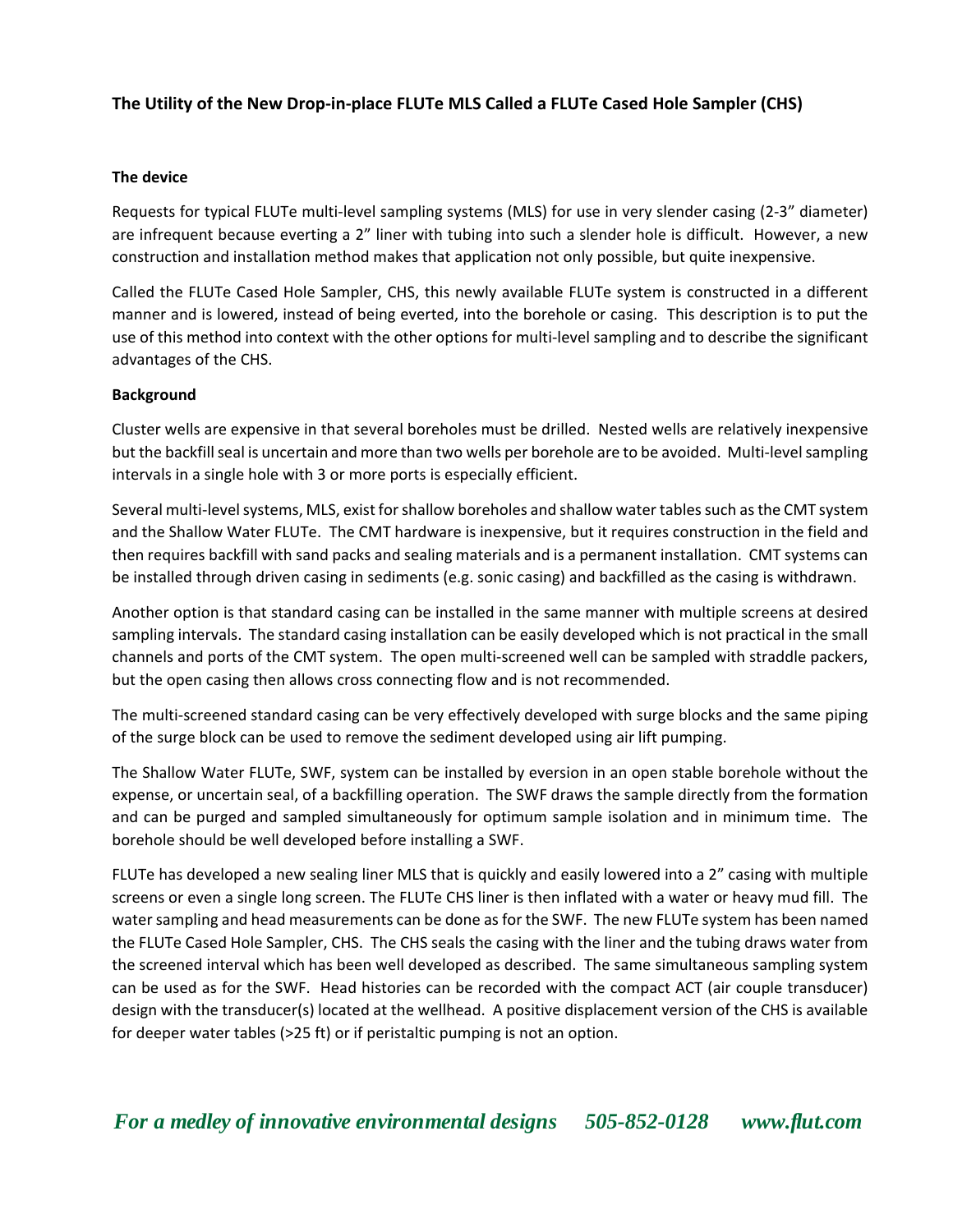A major advantage of the CHS is that it is very inexpensive and can be installed by anyone in 10‐15 minutes. However, it may be more important that the screened interval can be thoroughly developed. It may even be reasonable with a coarse gravel pack to use the system in mud drilled holes as is done for common water wells with extensive development of each screened interval.

A summary of the advantages of the CHS

- 1. Thorough development of the screened intervals is possible.
- 2. Perhaps the least expensive of the MLS systems
- 3. Easy head measurement using the Vacuum Water Level Measurement system.
- 4. Fully removable
- 5. Can be used in sediments where casing is necessary
- 6. Can be installed quickly by the customer from the shipping reel or coil.
- 7. No field assembly is required prior to emplacement
- 8. The backfill around a single straight casing is more reliable than for a curved tubing system
- 9. No stagnant casing water contacts the sample water
- 10. Allows the sampling intervals to be selected at the time of drilling the borehole
- 11. Can be purged and sampled simultaneously.

## **The geometry of the CHS\***

Figure 1 shows the system in place in a casing with sand packs at the screens. The weighted end seal allows the liner to be lowered into the casing. The top of the liner not to scale is attached to the tubing bundle. The tubes are threaded through the small end cap on the slender casing and the system is supported by the tubing. The central tag tube allows the liner water level to be measured with a slender electric tag line. The water level for each port is measured with the vacuum water level meter (VWLM) provide by FLUTe at no extra cost for more than 5 systems. The central tube is also used to add water to the liner. Deflating the liner by pumping water from the central tube allows the liner to be lifted out of the casing for reuse of the casing such as for remediation injections. The sampling intervals can be predetermined so the system is available at the time of drilling the borehole or ordered from FLUTe with expedited delivery in a day or two after the casing is set in the borehole.

Whereas the most ports  $(8)$  are available using  $\frac{1}{4}$  OD tubing, the use of 3/8" tubing allows a direct water level measurement with an electric water level meter and fewer ports in a 2 inch casing. A slightly larger casing





*For a medley of innovative environmental designs 505-852-0128 www.flut.com*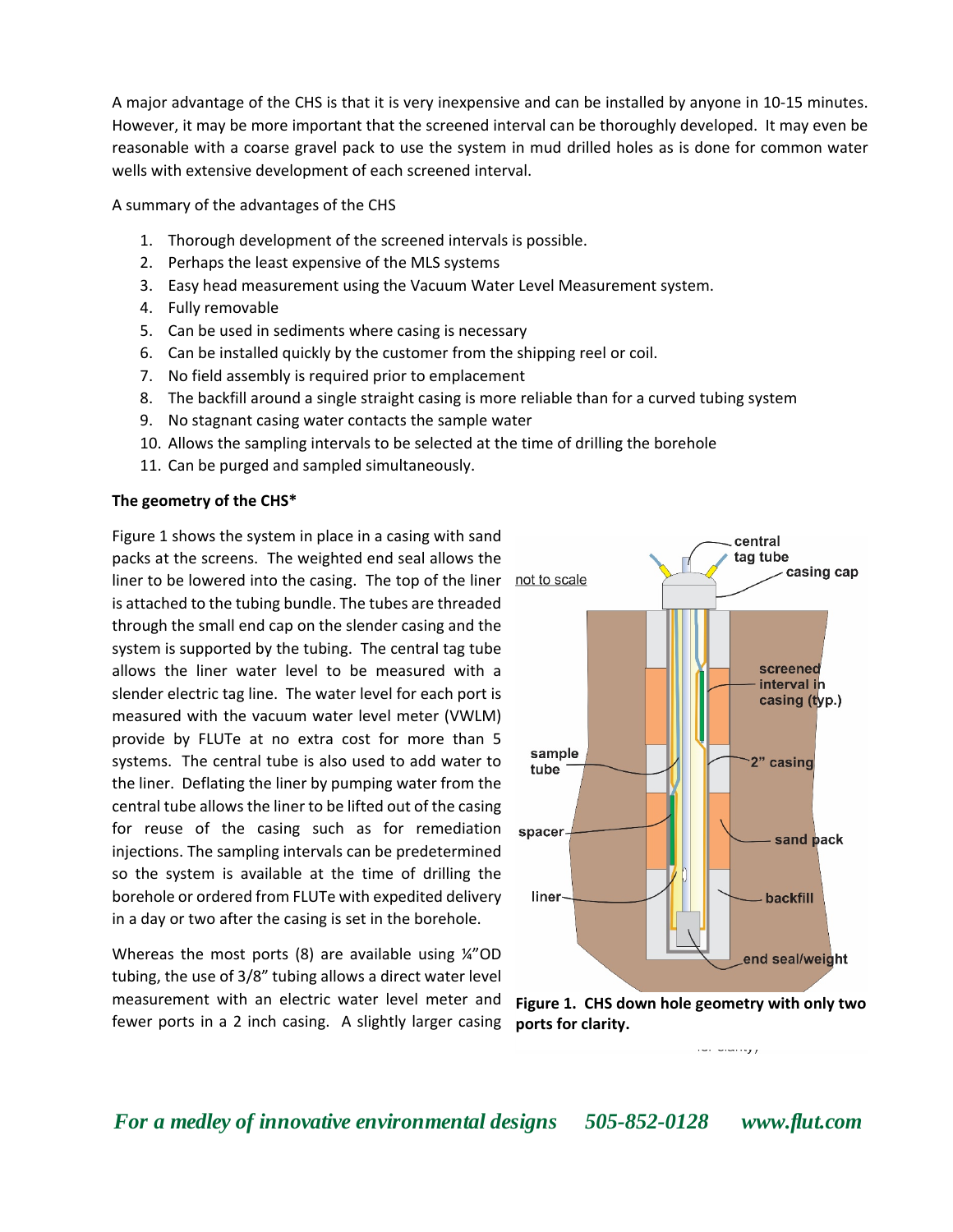(2.5‐3") allows even more ports. The positive displacement pumping system uses the larger casing unless only 3‐4 ports.

### **The positive displacement version of the CHS called a pdCHS**

If the water table is more than 20 ft below the surface, or peristaltic pumping is not allowed, the pdCHS (Fig. 2) allows positive displacement pumping. The tubing extends not just to the port, but to the bottom of the liner and back to the surface. A gas pressure application to one leg of the U shaped tube causes a check valve at the spacer to close. The gas pressure drives the water fill of the tube to the surface. The spacer is located at a screened interval in the casing. Upon dropping the gas pressure, the U shaped tube refills. Application of the pressure again expels the water fill of the tube in a "purge stroke". Several cycles of the pressure application purges the water from the filter pack and formation plus the tubing. Then a lower pressure is applied to collect a sample as for the Water FLUTe system. In this manner, using a manifold, all the ports in the liner can be purged and sampled simultaneously.

Figures 3 and 4 show the manifold in use while pumping simultaneously 4 ports in a 100 ft deep 2" diameter casing.





**Figure 3. Manifold for simultaneous purge of pdCHS port** 

**Figure 2. pdCHS showing the tube to the bottom of the liner for each port. Only one port shown for clarity.** 



**Figure 4. Simultaneous flow from 4 ports in 100 ft 2" casing**

*For a medley of innovative environmental designs 505-852-0128 www.flut.com*